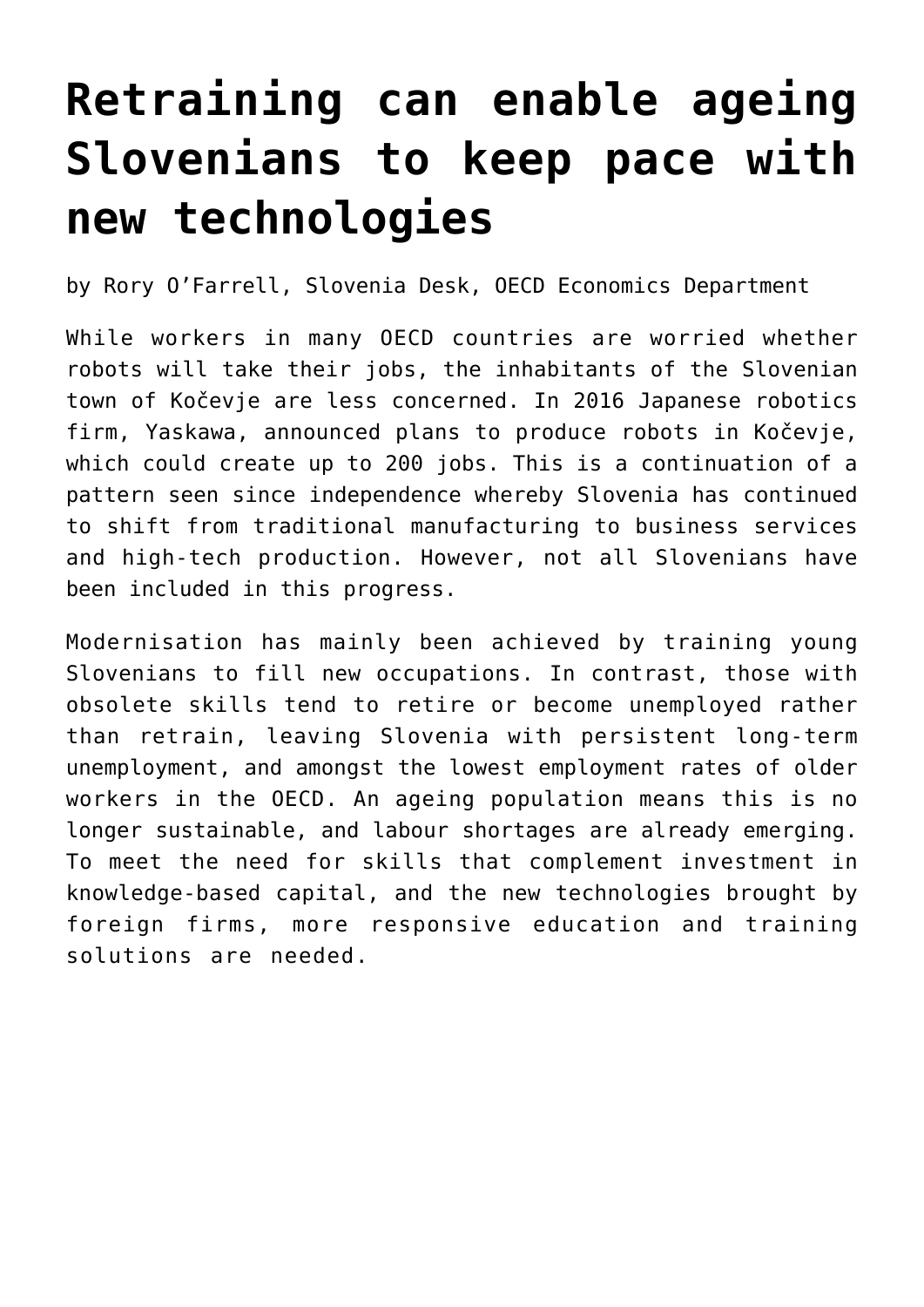

## Slovenia has persistent problems in reallocating workers

Source: OECD, Labor Force Survey - Sex and Age composition database

Slovenia performs poorly in terms of providing workers the opportunity to retrain later in life. While it has an effective system of vocational education, workers lack some basic skills that enable them to retrain later in life. Also, although tertiary attainment has increased rapidly, high fees for part-time students make it unattractive for older Slovenians to pursue tertiary education. There is also a lack of incentives to retrain, as wages rise automatically with age and thus do not reflect the relative demand for different occupations, and unemployment and disability insurance have served as pathways to early retirement.

The just-released [OECD Economic Survey of Slovenia](http://www.oecd.org/eco/surveys/economic-survey-slovenia.htm) outlines how a more flexible education and training system can help create a more flexible labour market. Policies such as greater problem-based learning for vocational students, more adult training, and equalising fees for part-time and full-time students can help workers adapt to future changes in the labour market. This can help ensure all Slovenians benefit from future economic growth.

## **Find out more:**